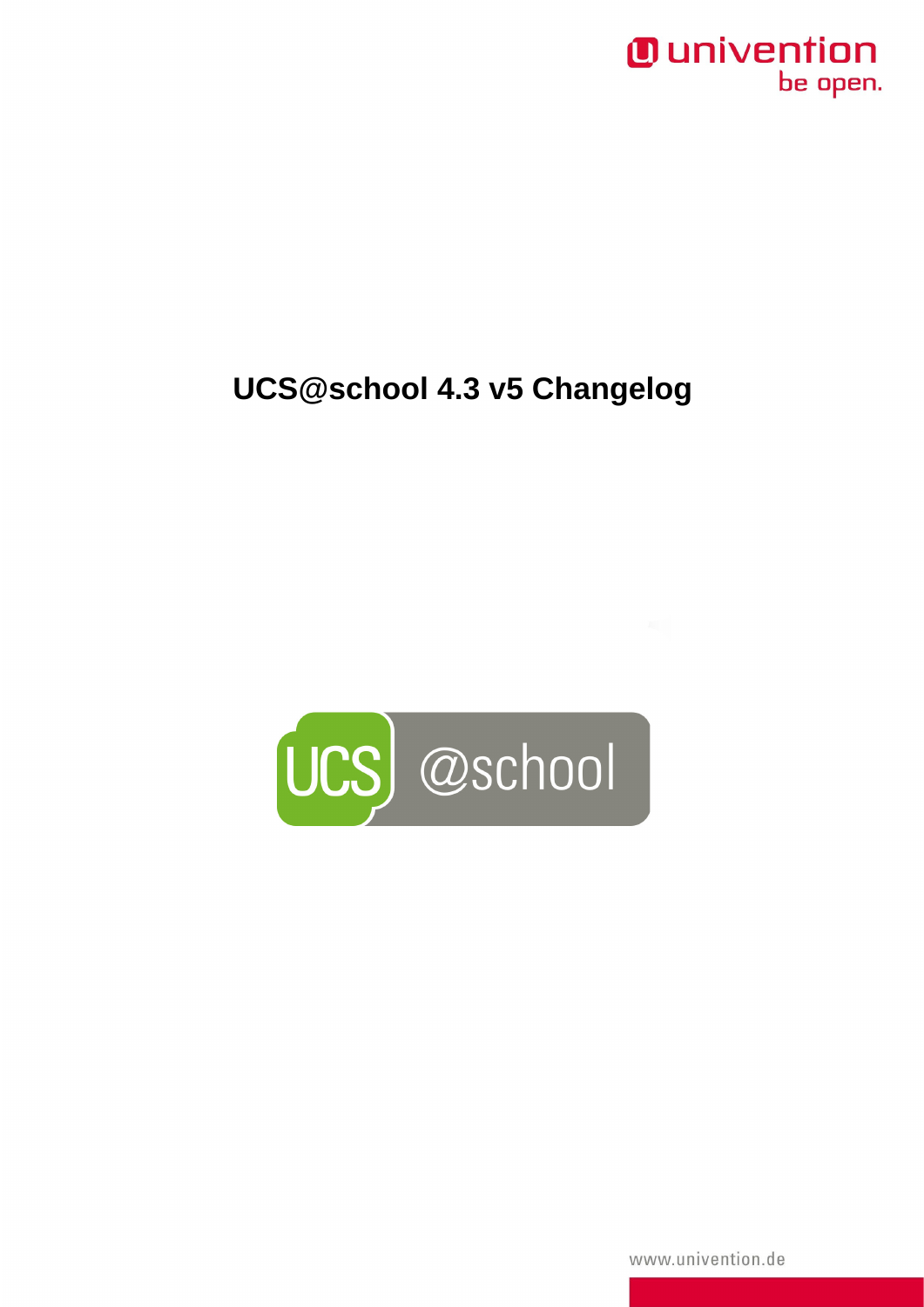#### **O** univention be open.

Version 4.3 v5 Stand: 31. März 2019 Freigabe: 07. September 2018

Alle Rechte vorbehalten./ All rights reserved. (c) 2002-2019 Univention GmbH Mary-Somerville-Straße 1 28359 Bremen Deutschland feedback@univention.de

Jede aufgeführte Marke und jedes Warenzeichen steht im Eigentum ihrer jeweiligen eingetragenen Rechtsinhaber. Linux ist ein eingetragenes Warenzeichen von Linus Torvalds.

The mentioned brand names and registered trademarks are owned by the respective legal owners in each case. Linux is a registered trademark of Linus Torvalds.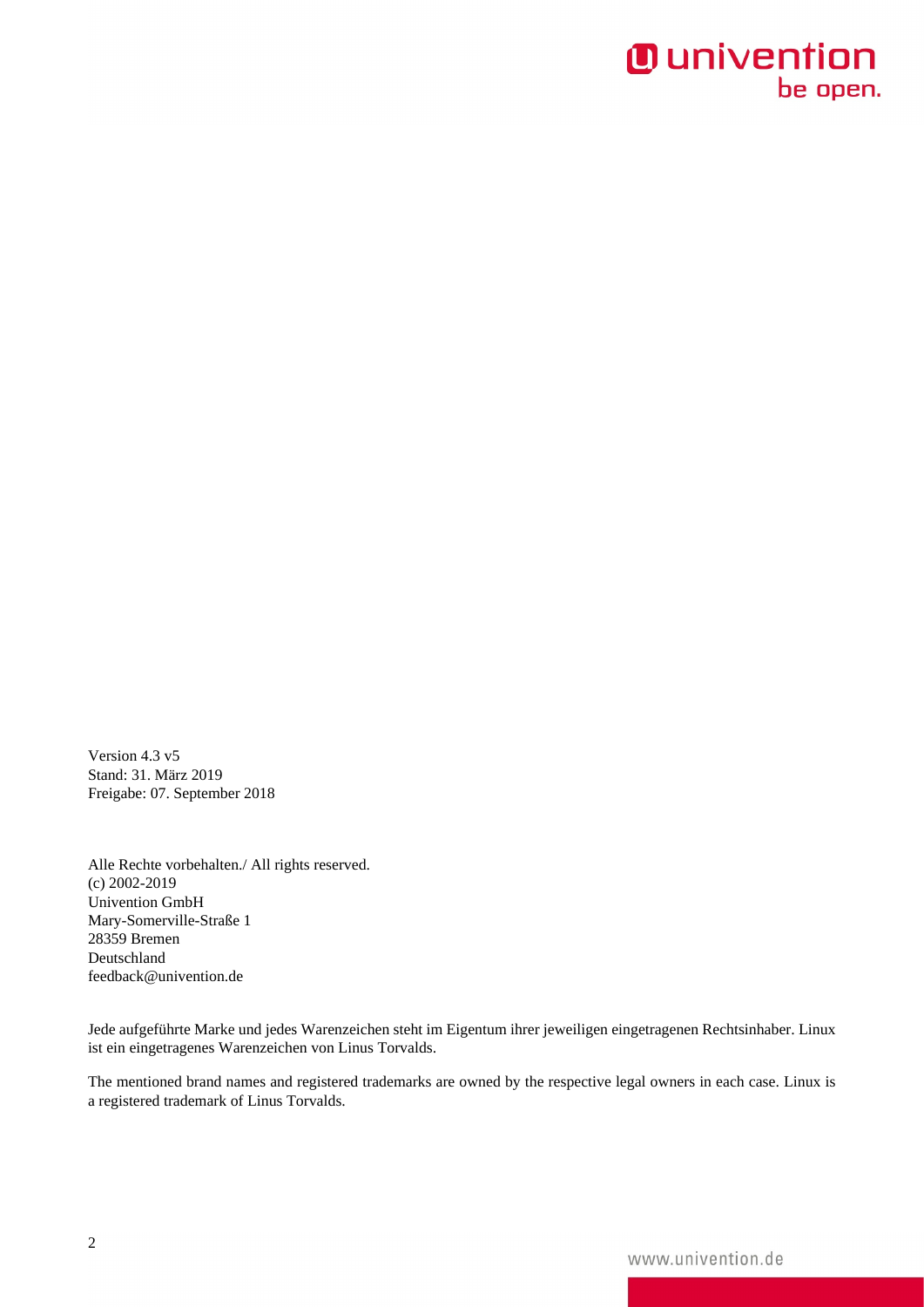# **O** univention<br>be open.

# Inhaltsverzeichnis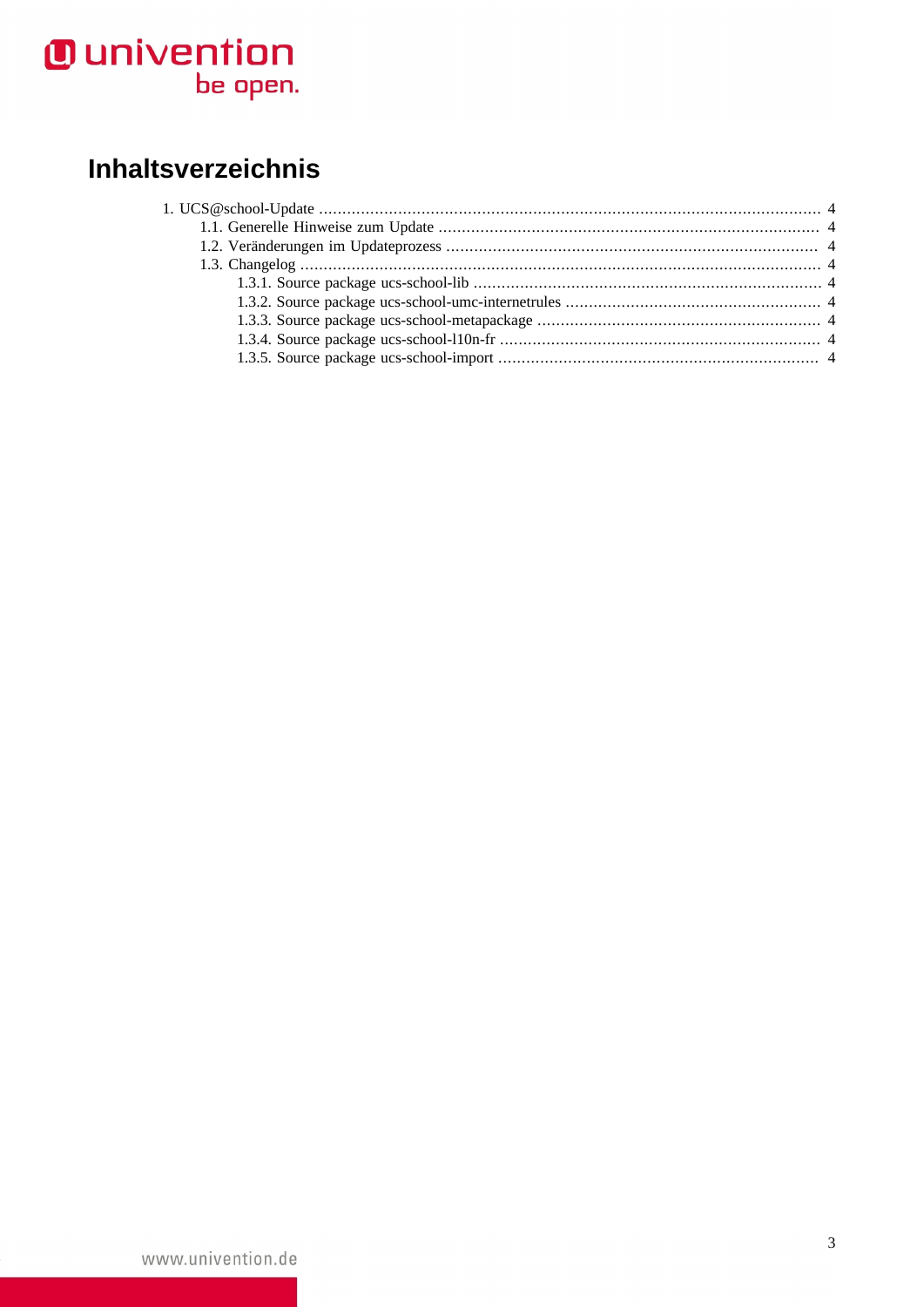#### *Generelle Hinweise zum Update*

# <span id="page-3-0"></span>**Kapitel 1. UCS@school-Update**

Dieses Dokument enthält die Changelogs mit den detaillierten Änderungsinformationen zum Update von UCS@school von Version 4.3 v4 nach 4.3 v5. Sofern notwendig, werden wichtige Hinweise zum Update in einem separaten Abschnitt behandelt. Die Changelogs werden nur in Englisch gepflegt. Die Änderungsinformationen für vorherige Versionssprünge finden sich unter [https://docs.software-univention.de/.](https://docs.software-univention.de/)

### <span id="page-3-1"></span>**1.1. Generelle Hinweise zum Update**

Während der Aktualisierung kann es zu Ausfällen von Diensten innerhalb der Domäne kommen. Aus diesem Grund sollte das Update innerhalb eines Wartungsfensters erfolgen. Grundsätzlich wird empfohlen das Update zunächst in einer Testumgebung einzuspielen und zu testen. Die Testumgebung sollte dabei identisch zur Produktivumgebung sein.

## <span id="page-3-2"></span>**1.2. Veränderungen im Updateprozess**

In der Vergangenheit wurden Updates für UCS@school immer als ein neues App-Update im Univention App Center bereitgestellt. Beginnend mit UCS@school 4.2 v10 bzw. UCS@school 4.3 v4 wird dieser Prozess verschlankt. Kleinere Updates und Fehlerbereinigungen (Errata für UCS@school), die keine Interaktion mit dem Administrator erforderlich machen, werden in Zukunft im Repository der bereits veröffentlichten App-Version von UCS@school herausgegeben. Die Changelog-Dokumente, die wir mit jeder UCS@school-App-Version herausgeben, werden dann entsprechend um einen neuen Abschnitt erweitert, aus dem ersichtlich wird, zu welchem Zeitpunkt welche Pakete veröffentlicht und welche Fehler dabei behoben wurden.

# <span id="page-3-3"></span>**1.3. Changelog**

**O** univention

be open.

#### <span id="page-3-4"></span>**1.3.1. Source package ucs-school-lib**

- Internal enhancements to the PyHooks loader [\(Bug 45715,](https://forge.univention.org/bugzilla/show_bug.cgi?id=45715) [Bug 47221\)](https://forge.univention.org/bugzilla/show_bug.cgi?id=47221).
- Do not write passwords to logfiles anymore ([Bug 44314\)](https://forge.univention.org/bugzilla/show_bug.cgi?id=44314).
- Internal enhancement to a user object creation method [\(Bug 47447\)](https://forge.univention.org/bugzilla/show_bug.cgi?id=47447).

#### <span id="page-3-5"></span>**1.3.2. Source package ucs-school-umc-internetrules**

◦ Changed item description within a drop down field if no rule is set to better distinguish it from the default rule [\(Bug 47386](https://forge.univention.org/bugzilla/show_bug.cgi?id=47386)).

#### <span id="page-3-6"></span>**1.3.3. Source package ucs-school-metapackage**

◦ Restart the S4 connector to enable configuration changes in join scripts [\(Bug 47332\)](https://forge.univention.org/bugzilla/show_bug.cgi?id=47332).

#### <span id="page-3-7"></span>**1.3.4. Source package ucs-school-l10n-fr**

◦ Update translation [\(Bug 47386](https://forge.univention.org/bugzilla/show_bug.cgi?id=47386)).

#### <span id="page-3-8"></span>**1.3.5. Source package ucs-school-import**

◦ The UMC import module now shows a summary after a successful dry-run ([Bug 46712\)](https://forge.univention.org/bugzilla/show_bug.cgi?id=46712).

4

Feedback $\Omega$ 

Feedback $\bigcirc$ Feedback $\mathbf C$ 

Feedback  $\Omega$ 

Feedback $\Omega$ 

Feedback $\Omega$ 



Feedback $\mathbf{Q}$